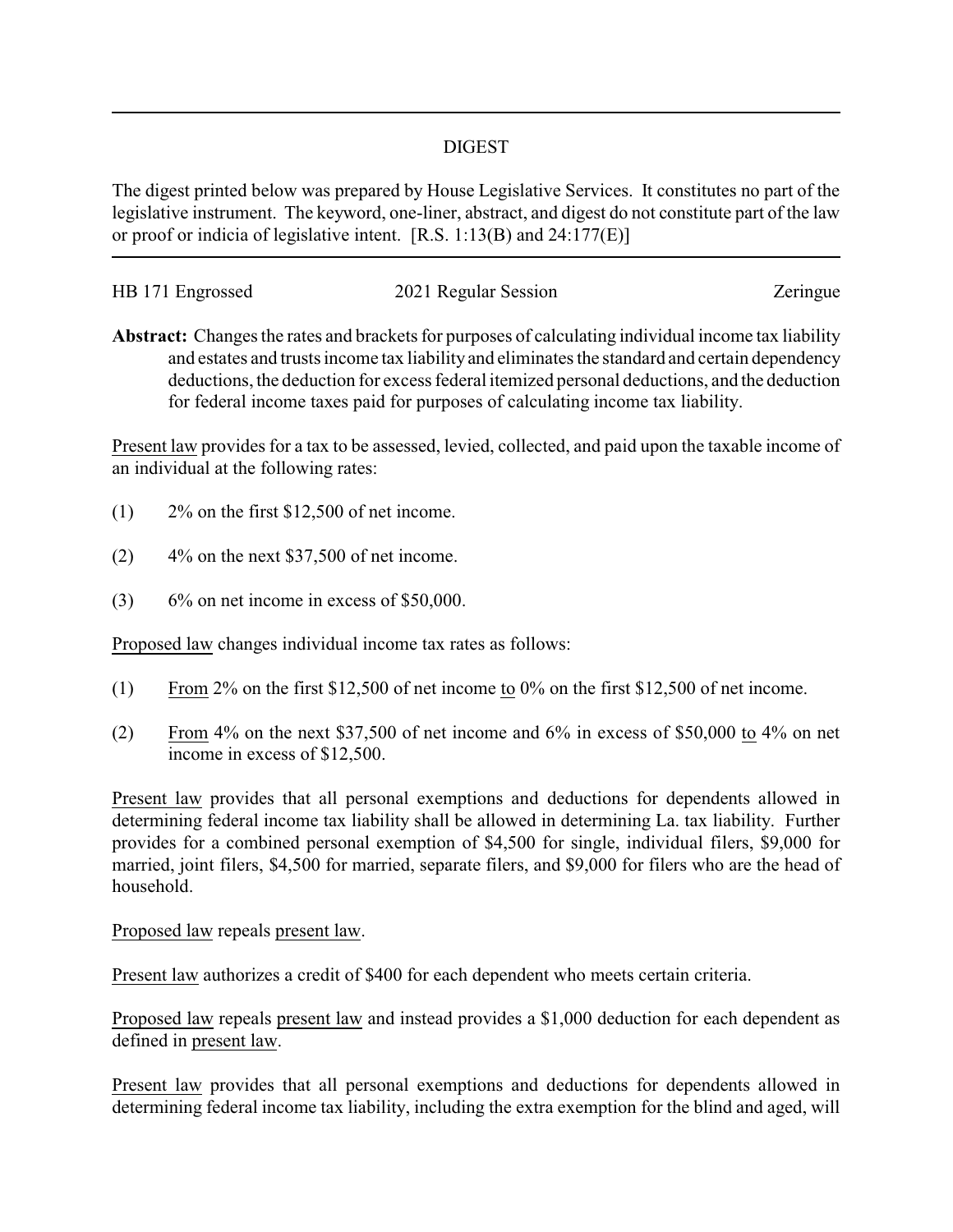be allowed in determining the tax liability in present law.

Proposed law provides an exemption of \$1,000 for a taxpayer who is blind, is deaf, has sustained the loss of one or more limbs, or has an intellectual disability. Provides a deduction of \$1,000 for each dependent allowed in determining federal income tax liability who is blind, is deaf, has sustained the loss of one or more limbs, or has an intellectual disability. Additionally, provides a deduction of \$1,000 for each dependent as allowed in determining federal income tax liability. Provides definitions and requirements for claiming the exemptions.

Present law requires the secretary to establish tax tables that calculate the tax owed by taxpayers based upon where their taxable income falls within a range that does not exceed \$250. Further requires the secretary to provide in the tax tables the combined personal exemption, standard deduction, and other exemption deductions in present law which is deducted from the 2% bracket. If the combined exemptions and deductions exceed the 2% bracket, the excess is deducted from the 4% bracket, and then the 6% bracket.

Proposed law changes present law by authorizing the combined personal exemption, standard deduction, and other exemption deductions to be deducted from the lowest income tax bracket.

Present law authorizes a deduction fromindividual income taxes for excess federal itemized personal deductions. The term "excess federal itemized personal deductions" is defined to mean the amount by which the federal itemized personal deductions exceed the amount of federal standard deduction designated for the filing status used for the taxable period on the individual income tax return.

Proposed law repeals present law that allows taxpayers to deduct excess federal itemized personal deductions on their state individual income tax returns beginning Jan. 1, 2022.

Present constitution and present law authorize a state deduction for federal income taxes paid for purposes of computing income taxes for the same period.

Proposed law repeals the present law provisions that authorize a state deduction for federal income taxes paid for purposes of calculating income taxes.

Present law provides for the computation of La. taxable income for a resident estate or trust, including provisions for the federal income tax deduction, limitations of deductions for net income, provisions for the federal deduction for alternative minimum tax, and the authority of the secretary of the Dept. of Revenue to consider reductions to the federal income tax deduction and the determination of the deductible portion of an alternative minimum tax.

Proposed law retains present law except as it applies to the deductibility of federal income taxes. Provides that no federal income tax deduction is allowed on net income upon which no La. income tax was incurred or upon which no income tax will be paid.

Present law provides for a tax to be assessed, levied, collected, and paid on the La. taxable income of an estate or trust at the following rates: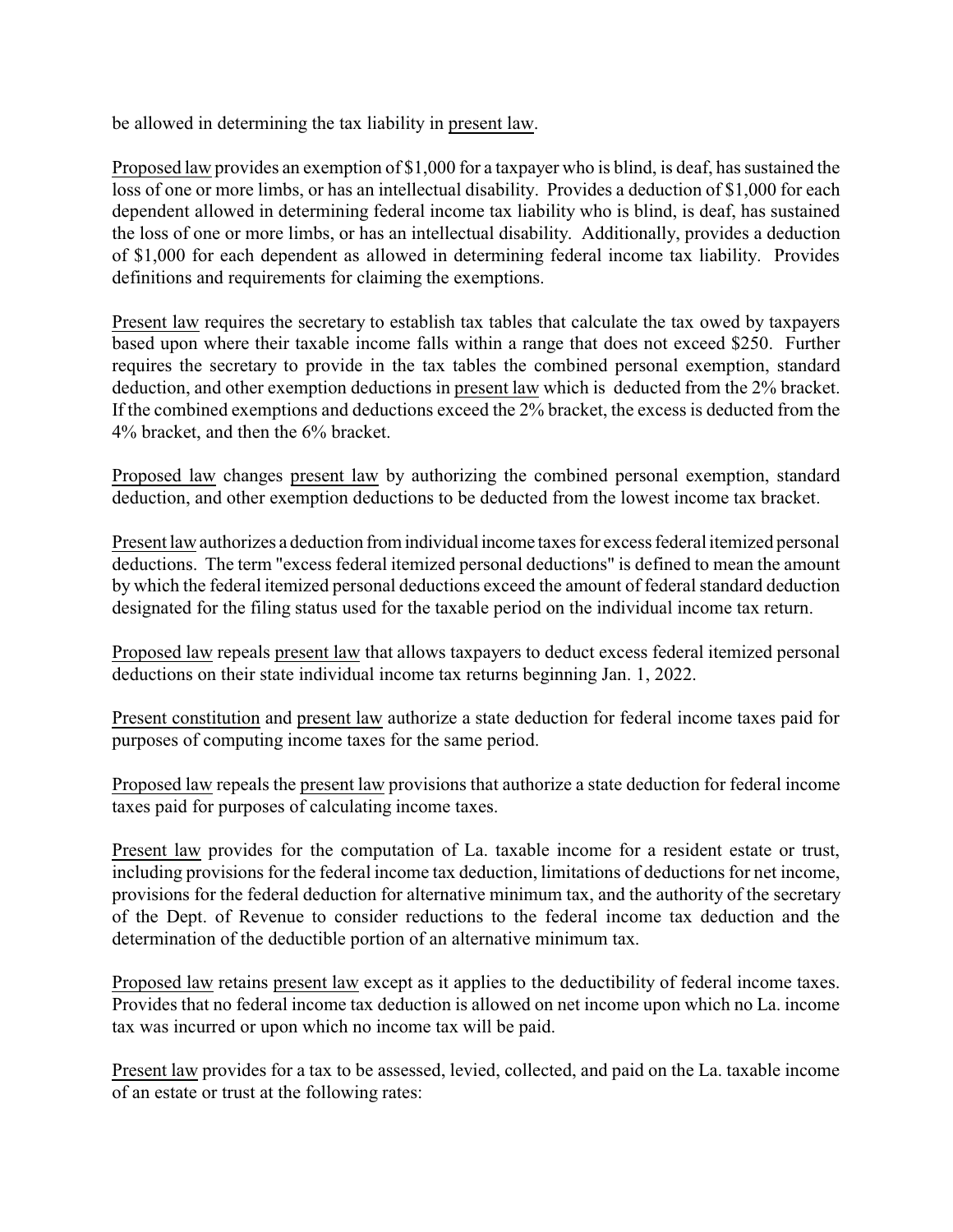- (1) 2% on the first \$10,000 of La. taxable income.
- (2) 4% on the next \$40,000 of La. taxable income.
- (3) 6% on La. taxable income in excess of \$50,000.

Proposed law changes income tax rates on estates and trusts as follows:

- (1) From 2% on the first \$10,000 of La. taxable income to 0% on the first \$12,500 of La. taxable income.
- (2) From 4% on the next \$40,000 of La. taxable income and 6% in excess of \$50,000 to 4% on La. taxable income in excess of \$12,500.

Present law provides for a cap of \$150M in any fiscal year on tax credits that may be granted in a final certification letter by the Dept. of Economic Development (DED) for state-certified productions and qualified entertainment companies submitted on or after July 1, 2017. If the total amount of credits applied for in a year exceeds the aggregate amount of tax credits allowed for that year, the excess shall be treated as having been applied for on the first day of the subsequent year.

Proposed law changes present law by reducing the annual cap on tax credits granted by DED in final certification letters for state-certified productions and qualified entertainment companies submitted on or after July 1, 2023, from \$150M each fiscal year to \$75M for each fiscal year.

Present law provides for a cap of \$180M on the aggregate total amount of tax credit claims that the Dept. of Revenue (DOR) may allow on tax returns in any fiscal year. If less than \$180M of tax credits and transfers are allowed in a fiscal year, the remaining amount, plus any amounts remaining from previous fiscal years, shall be added to the \$180M cap of subsequent fiscal years until that amount of tax credits or tax credit transfers to the DOR are claimed and allowed.

Proposed law changes present law by reducing the annual cap on tax credit claims allowed by DOR beginning July 1, 2023, from \$180M per fiscal year to \$90M per fiscal year. Further changes present law to reduce the amount of tax credit claims that may be allowed in subsequent years if the total annual cap is not claimed to match the reduction in the annual cap contained in proposed law.

Applicable to taxable periods beginning on or after Jan. 1, 2023.

Effective if and when the proposed amendment of Article VII of the Constitution of La. contained in the Act which originated as House Bill No. 207 of this 2021 R.S. of the Legislature is adopted at a statewide election and becomes effective.

(Amends R.S. 47:32(A), 241, 287.69, 293(3), (9)(a)(iv), and (10), 294, 295(B), 300.1, 300.6(A), 300.7(A), and 6007(J)(1)(b) and (2)(a); Repeals R.S. 47:287.79, 287.83, 287.85, 287.442(B)(1), 293(4) and (9)(a)(ii), 296.1(B)(3)(c), 297(A), and 298)